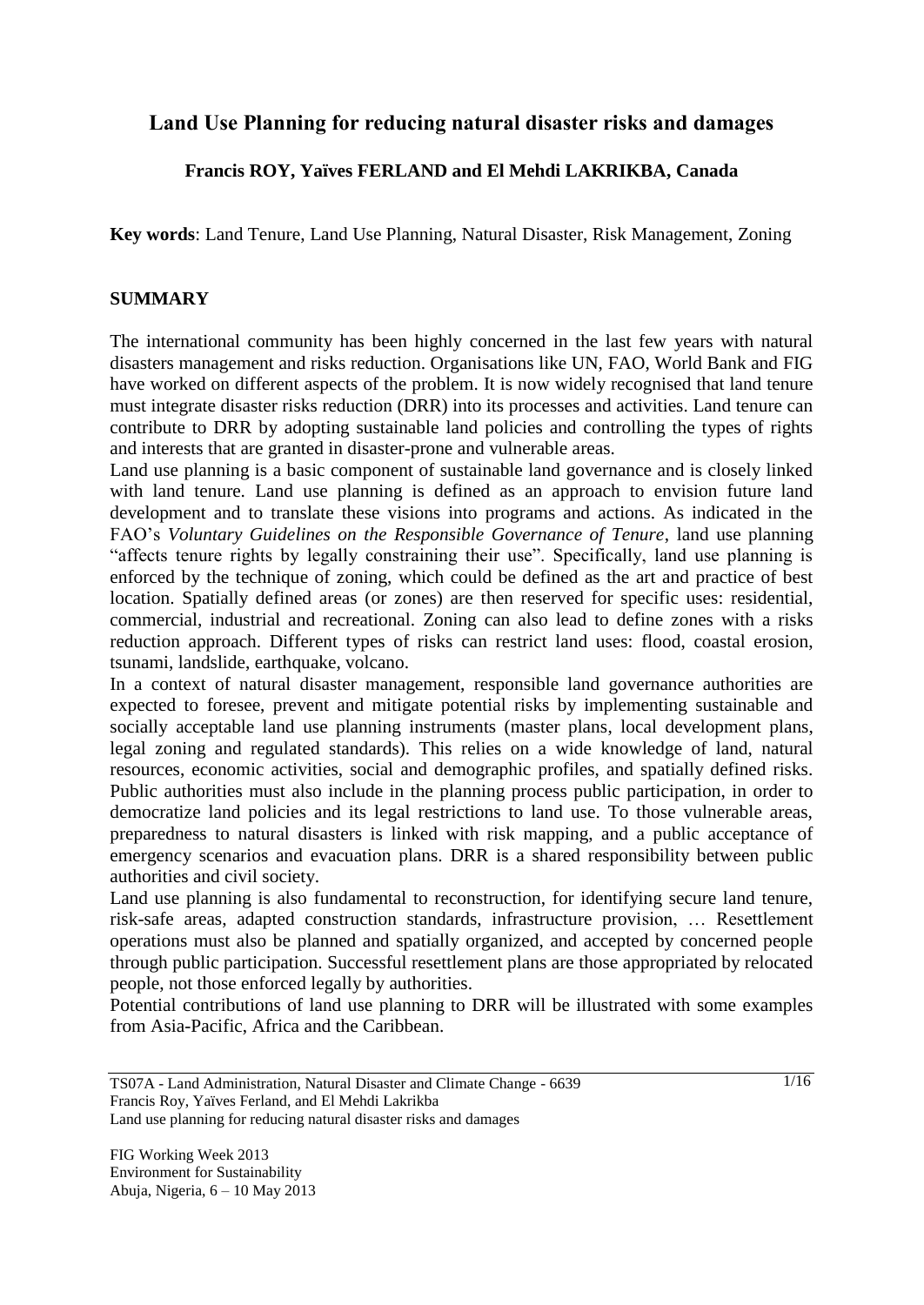# **Land use planning for reducing natural disaster risks and damages**

## **Francis ROY, Yaïves FERLAND and El Mehdi LAKRIKBA, Canada**

## **1. INTRODUCTION**

This paper presents an overview (written from extracts) of a report prepared on behalf of FAO, focusing on land use planning potential for natural disaster risks reduction. The project was intended to underline the importance of responsible governance of land and provide information to help implement the *Voluntary Guidelines on Responsible Governance of Tenure of Land, Fisheries and Forests in the Context of National Food Security*. It was mainly dedicated to the potential role and requirements for land use planning in the context of the Disaster Risk Management Framework, particularly with regard to the way in which land use planning can help address the land issues identified in the UN FAO Land Tenure Manual n° 3 *"Assessing and Responding to Land Tenure Issues in Disaster Risk Management"*.

The objective of the report was to provide conceptual basis and material for new on-line training material that will expand upon the content of FAO (2012) *Voluntary Guidelines on the Responsible Governance of Tenure*<sup>1</sup> section 20 about "regulated spatial planning". The particular interest for land use planning and land valuation for disaster risk management leans on spatial information management, so the focus remains here on good land governance and land tenure policies, meanwhile in interrelationship with land administration for achieving good land use planning. The key issue is that the poor often have informal tenure, if any, at least for residence, and are the most vulnerable to natural disasters, if dwellings are fragile and installed on risky sites in unplanned areas. Because it relies strongly on public participation (and not only on expert knowledge), land use planning must be considered as a community disaster-preparedness process and a spatially located risk management approach. After being through a land use planning process, a community is supposed to be more aware of the nature and the location of natural disaster risk affecting the land it occupies. Land use planning is then characterized by its rational components (acute knowledge of every aspect concerning land features and spatial location) and its political approach (public decisionmaking process for adopting land policies and land-use regulations). This work is part of a joint project between the United Nations Food and Agriculture Organisation (FAO) and the International Federation of Surveyors (FIG).

 $\frac{2}{16}$ 

FIG Working Week 2013 Environment for Sustainability Abuja, Nigeria, 6 – 10 May 2013

<sup>&</sup>lt;sup>1</sup> FAO (2012), Voluntary Guidelines on the Responsible Governance of Tenure of Land, Fisheries and Forests in *the Context of National Food Security*, Rome: FAO, vi + 40 p.

TS07A - Land Administration, Natural Disaster and Climate Change - 6639 Francis Roy, Yaïves Ferland, and El Mehdi Lakrikba Land use planning for reducing natural disaster risks and damages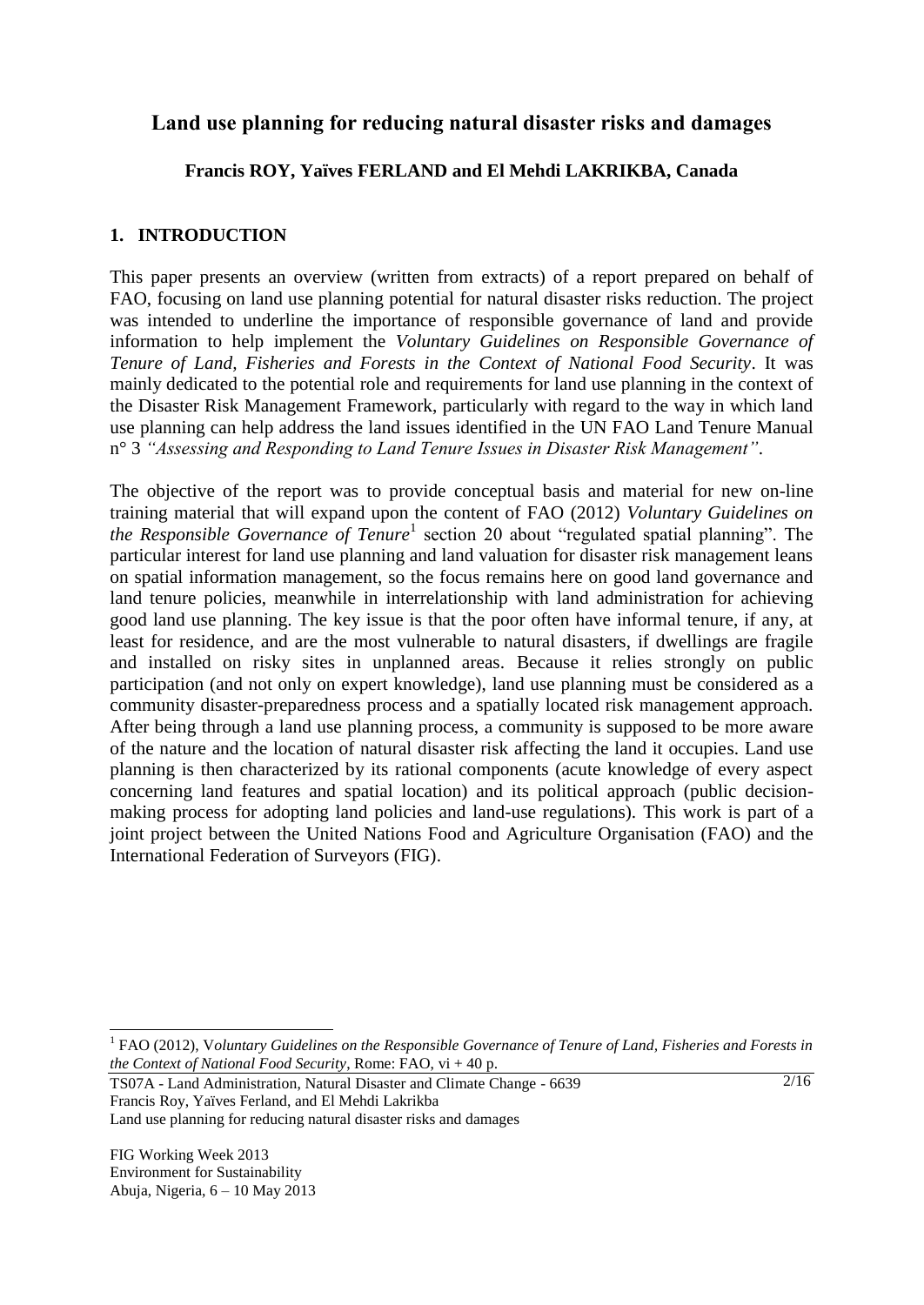### **2. DISASTER RISK MANAGEMENT AND LAND USE PLANNING**

According to recent publications on natural disasters and land tenure<sup>2</sup>, the main objective of the report was to improve awareness about land use administration and planning with respect to land tenure and spatially located natural disaster risks. The *Background Paper on Land Use Planning for Disaster Risk Management* provides information that may assist authorities in preparing orientation, documentation, and operation during the disaster risk reduction processes and as well in foreseeing major types of emergency situation that follows the outbreak of a natural disaster. In particular, it aims to discuss why land census, surveying, and mapping are crucial accordingly to land tenures and to identify both risky and relocation zones to prepare adequate alternatives for reducing or resolving such disaster issues that may arise. It advocates that land tenures, possession, and residential rights should be considered in all stages of disaster risk management (DRM) and associated projects. The processes of land use planning (LUP) for establishing and empowering legal and socially accepted restrictions of land right exercise (i.e., the use of any rights among a bundle of rights on real estate) could contribute in all phases of disaster risk management and reduction (preparedness and mitigation, emergency, recovery, reconstruction, rehabilitation). Improving land tenure security, even for the simplest title holder on a dwelling, and protecting access to housing and land shall reduce the risk of future disasters to all holders of housing, land, and property rights, including owners, renters, and even squatters, in particular the most vulnerable groups among the community $3$ .

In the context of DRM, LUP might not be confused only with the general mechanism of urbanism, neither to the urban planning maps nor some zoning regulations; it is based on effective methods and concepts of land use administration, what implies a strong connection to a range of adapted land tenure possibilities allowed by law. The objective of reducing potential land use conflicts and natural disaster risks existing in some areas is to plan and foresee the best allocation of land in order to prevent human and material consequences of disasters. That requires official decision-making processes associated with strategies for emergency response and recovery from disasters, and then rehabilitation of the affected sites or relocation of affected people. These issues should also be considered as opportunities in reconstruction and development projects to improve and diversify, not just to reproduce, tenure security for the more vulnerable as part of a disaster mitigation process.

The efficiency of preparedness, emergency, and resettlement strategies and actions depends highly on wide public participation processes before a predicable disaster occurs for the development of planning proposals and the review of spatial plans to ensure that priorities and

Land use planning for reducing natural disaster risks and damages

<sup>2</sup> UN-Habitat and FAO (2010), *Land and Natural Disasters: Guidance for practitioners*, Nairobi, Kenya: United Nations Settlements Programme; FAO, UN-HABITAT, IASC Early Recovery Cluster, Global Tools Network (2010), *On Solid Ground*, Rome: FAO (Re-printing, January 2011) ; FAO, UN-HABITAT, IASC Early Recovery Cluster, Global Tools Network (2011), *Land Tenure and Natural Disasters. Assessing Land Tenure in Countries Prone to Natural Disasters*, Rome: FAO, Rome.

 $\overline{\frac{3}{16}}$ 3 FAO, UN-HABITAT, IASC Early Recovery Cluster, Global Tools Network (2011), *Land Tenure and Natural Disasters. Assessing Land Tenure in Countries Prone to Natural Disasters*, Rome: FAO, Rome, p. xii

TS07A - Land Administration, Natural Disaster and Climate Change - 6639 Francis Roy, Yaïves Ferland, and El Mehdi Lakrikba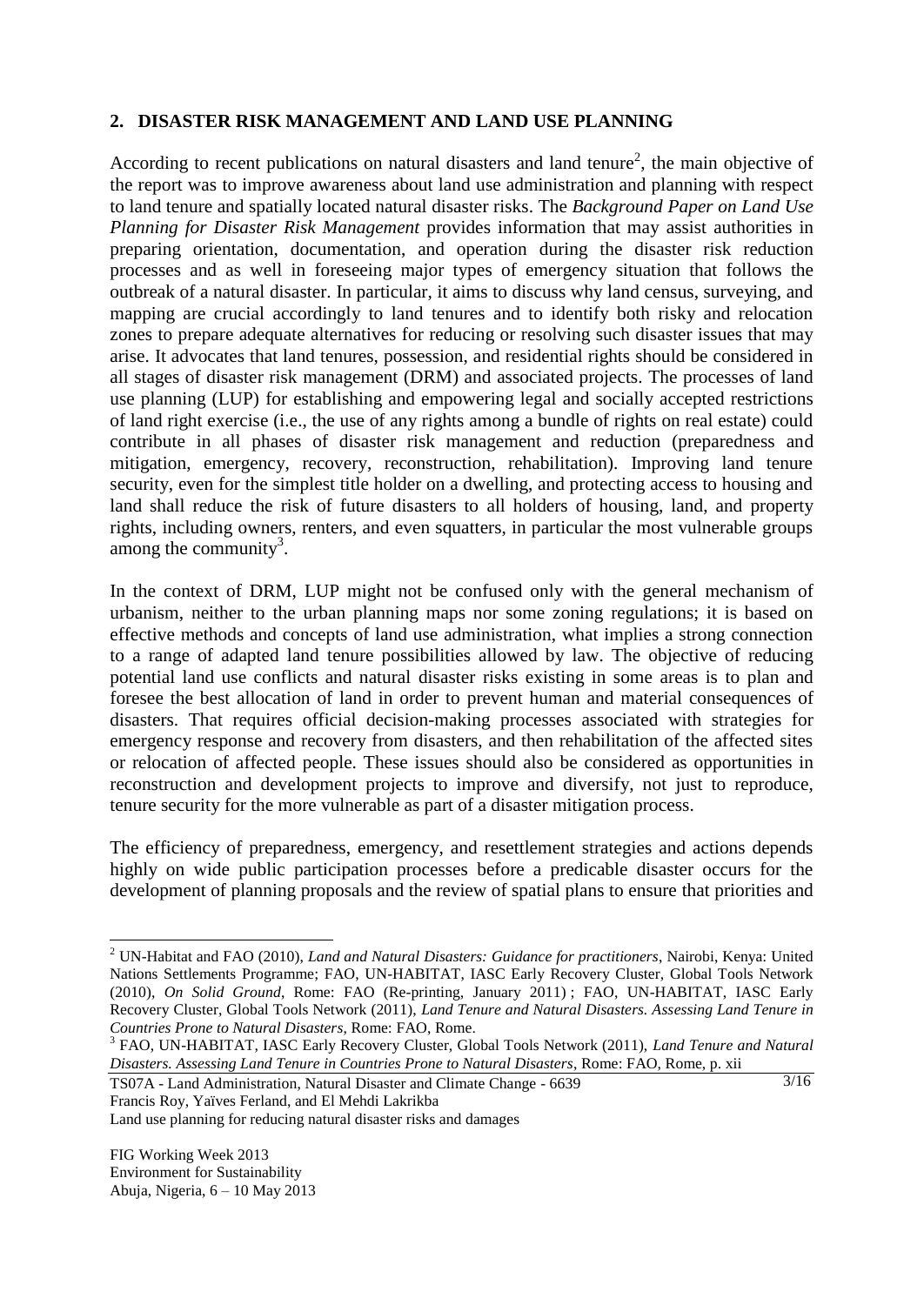interests of communities are taken into account<sup>4</sup>. Authorities must lead adequate public consultation of populations exposed to hazards. It contrasts with emergency decisions made under pressure to demolish affected buildings and forbid contaminated grounds and then to relocate residents on unprepared lands like parks or brown fields. It is the best-proven method for public acceptance of enforced policies on preparedness, preventive actions, area planning, titling renewal, and alternatives to resettlement. Public consultations contribute also to increase personal capacities and autonomy in a natural disaster context. For sure, it must encompass necessarily gender-sensitive issues at multiple degrees of complexity<sup>5</sup>.

Land use planning, as a collective approach and an authoritative process of establishing and empowering legal restrictions over land right exercise (or the use of land right), could contribute in all phases of disaster risk management and reduction (preparedness and mitigation, emergency, recovery and reconstruction/rehabilitation). It suggests a decisionmaking process that is sensitive and includes concerns to natural disasters emergency response and recovery. Rehabilitation programs and reconstruction projects should improve land tenure security by enforcing strict development and buildings standards for the areas vulnerable to natural disasters.

From a land use planning perspective, recovery means that decisions and actions must planned and prepared in advance and take into account both human and material aspects: the affected population (displacement and relocation or resettlement on site), the demolition and reconstruction of immoveable (shelters then houses, commercial, welfare and community centers, public equipment and infrastructures), the sites for disposal of rubbishes and potentially recycling some of this material, the energy, water and service lines for supply and transportation (firstly streets, sewers, waterworks, and electric lines), agriculture fields and plantations for both local and external markets. To maximize opportunities for efficient recovery after a disaster, one must initiate the conditions of resilience within the populations and institutions by advance, what means that the preparedness and foreseen solutions are congruent and consistent with local culture and physical resources on site. That may obligate public authorities to consider new laws and regulations introduced in the normal way of social practices, particularly with respect to housing, land tenure, land use, and even agriculture. Resilience of food production systems should be integrated within land use policy, to minimize the dramatic consequences of natural disasters on local population<sup>6</sup>.

 $4/16$ 

<sup>4</sup> This item support article 20.4 of the FAO *Voluntary Guidelines*: « *States should ensure that there is wide public participation in the development of planning proposals and the review of draft spatial plans to ensure that priorities and interests of communities, including indigenous peoples and food-producing communities, are reflected. Where necessary, communities should be provided with support during the planning process. Implementing agencies should disclose how public input from participation was reflected in the final spatial plans. States should endeavour to prevent corruption by establishing safeguards against improper use of spatial planning powers, particularly regarding changes to regulated use. Implementing agencies should report on results of compliance monitoring. »*

<sup>5</sup> FAO (2012), V*oluntary Guidelines on the Responsible Governance of Tenure of Land, Fisheries and Forests in the Context of National Food Security*, Rome: FAO, articles 20.2 and 20.3.

<sup>6</sup> FAO (2011), *Resilient Livelihoods: Disaster Risk Reduction for Food and Nutrition Security Framework Programme*, Rome: FAO, p. 9.

TS07A - Land Administration, Natural Disaster and Climate Change - 6639 Francis Roy, Yaïves Ferland, and El Mehdi Lakrikba

Land use planning for reducing natural disaster risks and damages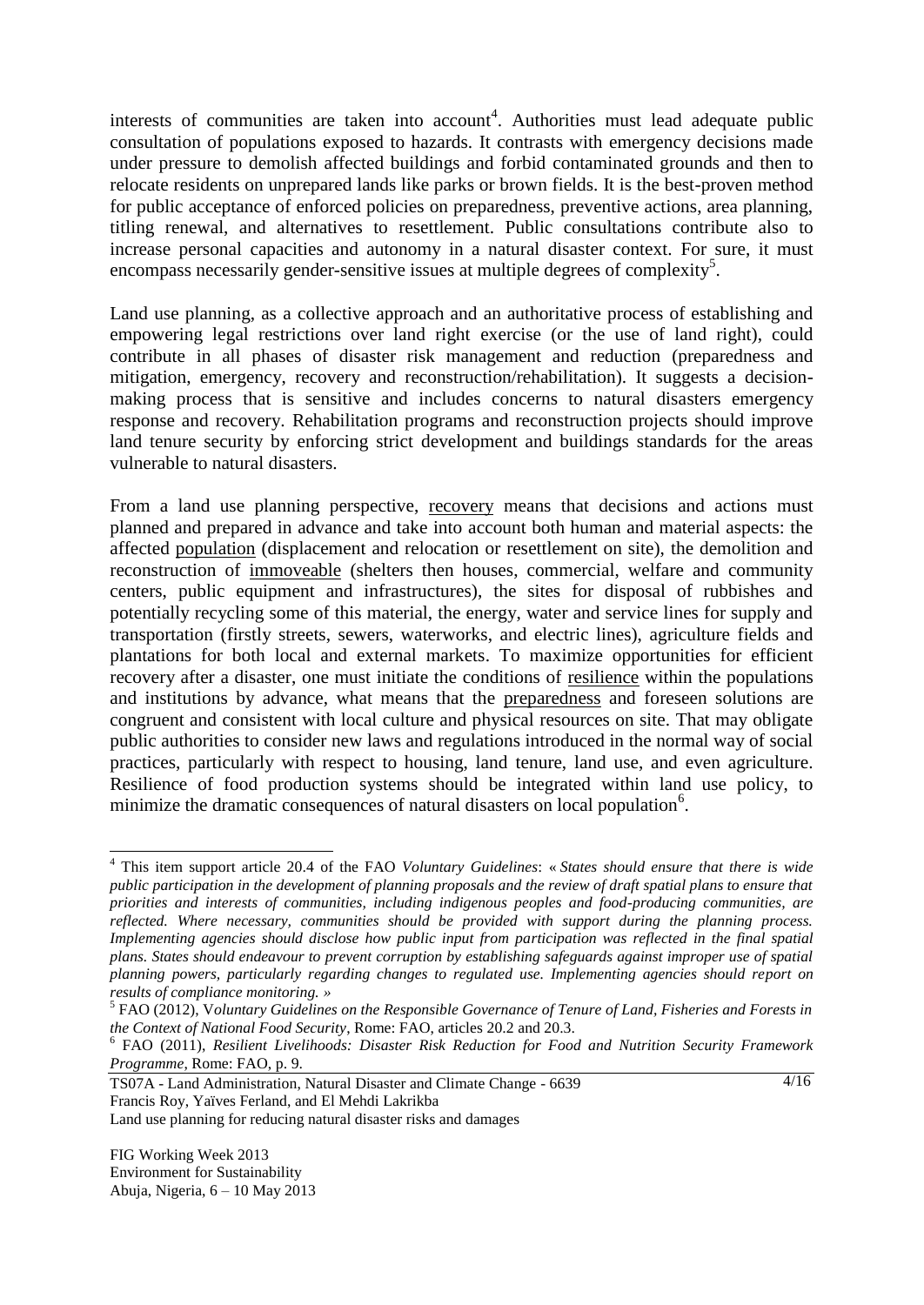*Example of Hurricane Sandy –* The case of Hurricane Sandy (in 2012) hitting the United States East Coast shows that no region of the World is safe from natural disasters. This example demonstrates clearly that emergency plan (when well supported by appropriate infrastructure and institutional incentives) can be efficient: a large part of people living in the affected regions were evacuated (or evacuated by themselves) before the storm hit the US coast and heavy material with competent workforce was immediately available for essential reparation within few hours to one week. Recovery is then much faster in the USA than it will be in Haiti, where Sandy hit too. Even if there were unfortunate loss of human lives, the damages were mainly material in the USA. The aftermath of Sandy is by far more dramatic in Haiti with the destruction of 70% of agricultural crops (bananas, beans, rice, avocado, corn) in the southern part of the country, heavy livestock losses and a resurgence of cholera<sup>7</sup>. Haiti suffers more from human impacts (shortage of food, illness, and refugees) than the USA (even though the storm-affected areas and populations were by far much larger and costs in losses and reparation are higher with a stronger economy capabilities and available manpower and resources). Then Haiti is much more vulnerable to storm and natural disasters than the USA and recovery is there haphazardly slow. Also, more than necessary buildings and equipment are accessible in the USA for temporary shelter for displaced persons, who will probably all return on the same home place after the event. In Haiti, the most urgent task is to erect (within a chaotic situation) refugee camps on secure and dry sites; for many people, this will result in a permanent relocation, even resettlement elsewhere in new communities. These options must be planned carefully because people tend to come back and reinstall themselves in their previous location (even if destroyed).

## **3. LAND USE PLANNING TO SUPPORT GOOD LAND GOVERNANCE**

Good Land Governance is now considered as a basis for human development and the creation of sustainable living environment<sup>8</sup>. It can be defined as a political process, concerned with public decision making related to land allocation and development. According to the FAO *Voluntary Guidelines*, Good Land Governance is comprehensive in nature, aiming at coordinating and harmonizing public, community and private interests in land<sup>9</sup>. Its practice relies highly on a coordinated approach of land tenure, land use planning, land valuation, and land information. Good Land Governance must be concerned in particular with land use, infrastructure provision, public facilities and networks, economic development, social acceptability, environmental impact assessment, risk consideration, public participation,

[http://www.lapresse.ca/international/dossiers/la-tempete-sandy/201210/31/01-4588826-lapres-sandy-haiti](http://www.lapresse.ca/international/dossiers/la-tempete-sandy/201210/31/01-4588826-lapres-sandy-Haïti-decrete-letat-durgence-pour-un-mois.php)[decrete-letat-durgence-pour-un-mois.php](http://www.lapresse.ca/international/dossiers/la-tempete-sandy/201210/31/01-4588826-lapres-sandy-Haïti-decrete-letat-durgence-pour-un-mois.php) ;

[http://www.lapresse.ca/international/dossiers/la-tempete-sandy/201211/03/01-4590047-apres-sandy-la-grogne](http://www.lapresse.ca/international/dossiers/la-tempete-sandy/201211/03/01-4590047-apres-sandy-la-grogne-samplifie-en-Haïti.php)[samplifie-en-haiti.php](http://www.lapresse.ca/international/dossiers/la-tempete-sandy/201211/03/01-4590047-apres-sandy-la-grogne-samplifie-en-Haïti.php) .

TS07A - Land Administration, Natural Disaster and Climate Change - 6639 Francis Roy, Yaïves Ferland, and El Mehdi Lakrikba 5/16

Land use planning for reducing natural disaster risks and damages

 $\overline{a}$ <sup>7</sup> Two recent articles from *La Presse* newspaper (Montréal, Canada) report the catastrophic situation in Haiti after the passage of Hurricane Sandy in October 2012:

<sup>&</sup>lt;sup>8</sup> This was recognized and underlined by the *Economic Commission for Europe*, in 1998, in a document entitled « Social and Economic Benefits of Good Land Administration »; United Nations, Economic and Social Council, Economic Commission for Europe (1998), *Social and Economic Benefits of Good Land Administration*, HBP/1998/8.

<sup>9</sup> FAO (2012) *Voluntary Guidelines …*, section 20 – "Regulated spatial planning", subsection 20.3, p. 32.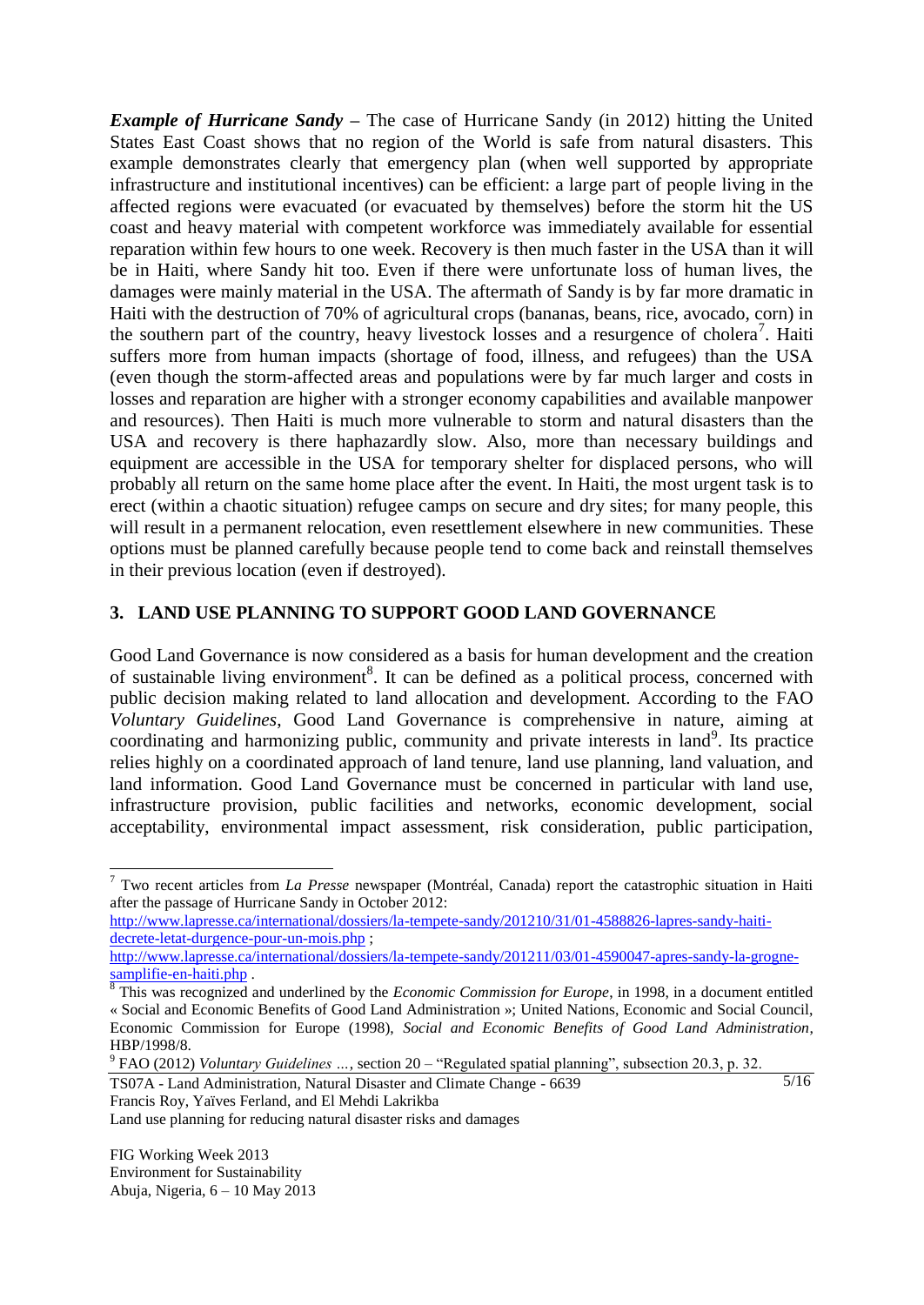monitoring and readjustment process. Then, Good Land Governance has a lot to do with land use planning: every use, construction, and facility must be located carefully on the ground, trying to minimize future nuisances between conflicting uses, or to reduce risks associated with certain areas (coastal zone, steep terrain, riparian lot).

Good Land Governance is placed under the jurisdiction of public authorities, because it refers to a political decision-making process for allocating and managing land resources. It encompasses issues related to land development (urban and agricultural), forests, watercourses, minerals, infrastructures, heritage. Good Land Governance applies equally on private, public, and customary land. Issues on public land are as much important as they are on private land, considering among others the presence of important exploitable natural resources as wood and timbers, minerals, hydraulic power, arable land, and so on. Land use planning is then highly desirable to manage public land, especially to make sure that resources allocation and exploitation will be beneficial to neighboring population and will not create unforeseen negative impacts on their habitat. Public land use planning can be guided by national policies on forests, agriculture, fisheries, mining, and environment.

Since land use planning is a voluntary approach and process, we consider that it would be appropriate, if necessary, on customary land. Land use planning would then be incumbent to the customary authorities. It certainly would be practiced and applied differently but aiming the same objectives, of good land governance and effective land organization. Probably, land use rights would be managed differently: attribution to a family or a clan, overlapping of nonconflicting uses, timely restricted right over the year, …

*Example from Honduras –* The voluntary watershed planning of lake Yojoa in Honduras (Amuprolago) is an example of land use planning applied to prevent environmental degradation by a too intensive fish-farm production<sup>10</sup>. Eight municipalities, preoccupied with lake environment degradation and weak legal land use planning framework, launched this local initiative in 1994. By taking voluntary actions for Yojoa Lake watershed preservation, local authorities aimed at creating the sustainable conditions to support their future land development. It is accepted that social and economical development of the region depends strongly on the lake environment quality.

## **4. LAND USE PLANNING ACCORDING TO THE FAO** *VOLUNTARY GUIDELINES*

Section 20 of FAO's *Voluntary Guidelines on the Responsible Governance of Tenure of Land, Fisheries and Forests in the Context of National Food Security* (VG) presents land use planning as a regulated activity that legally affects (and guides) tenure rights by constraining their exercise and the incumbent use of land. Sub-section 20.1 states that:

*Regulated spatial planning affects tenure rights by legally constraining their use. States should conduct regulated spatial planning, and monitor and enforce* 

Land use planning for reducing natural disaster risks and damages

 $\overline{a}$ <sup>10</sup> AMUPROLAGO – Municipalities Association for protecting Yojoa Lake: http://amuprolago.yojoa.org/eindex.htm

TS07A - Land Administration, Natural Disaster and Climate Change - 6639 Francis Roy, Yaïves Ferland, and El Mehdi Lakrikba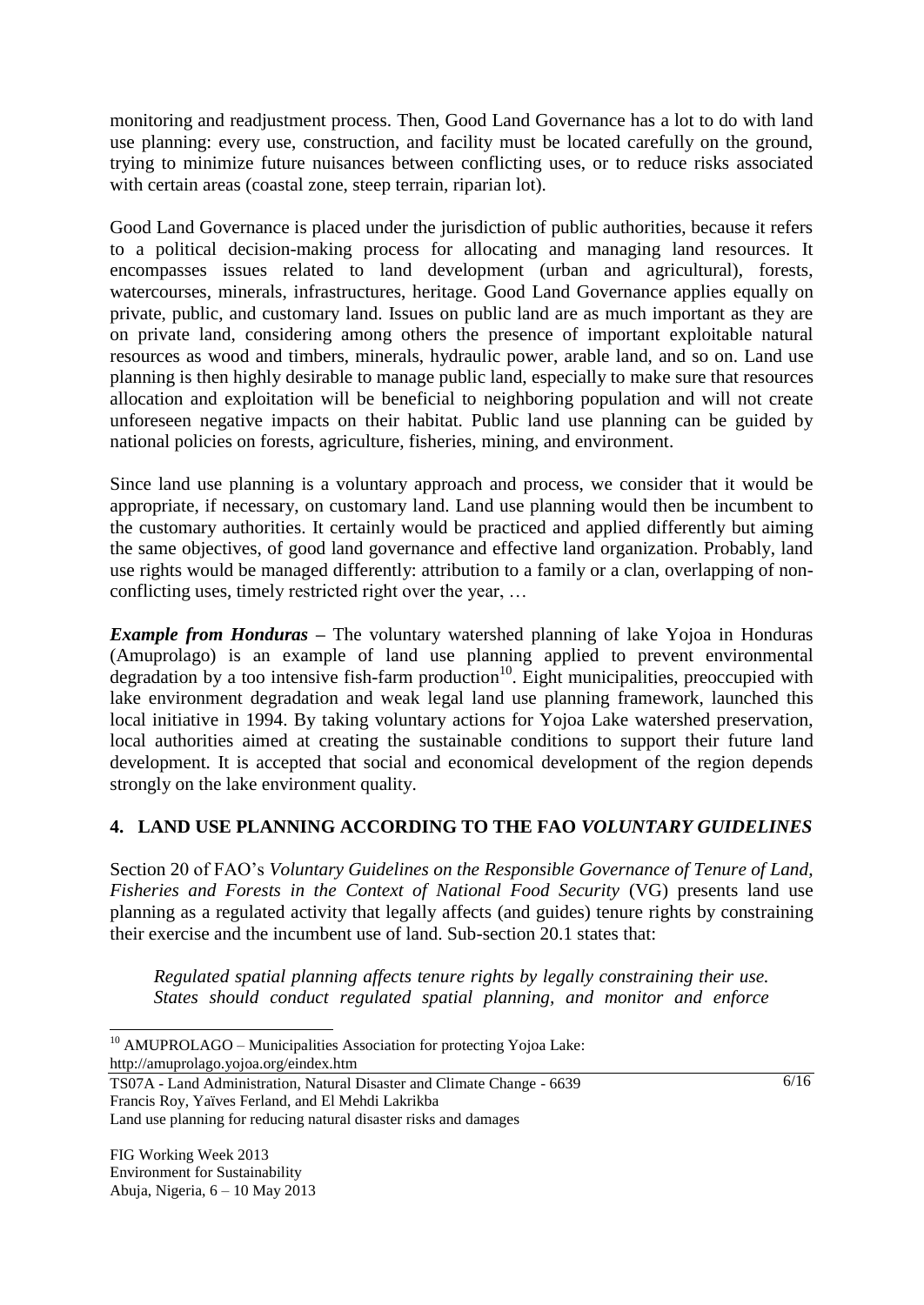*compliance with those plans, including balanced and sustainable territorial development, in a way that promotes the objectives of these guidelines. In this regard, spatial planning should reconcile and harmonize different objectives of the use of land, fisheries and forests.*<sup>11</sup>

The ultimate purpose of land use planning is to adopt regulations and technical standards that implement effectively, on the ground, land policies. This is generally done by legally constraining tenure land rights to certain types of use only. But those regulations and technical standards must be first consistent with local land use policies. Then land use planning is political (land use policies), legal (land use regulations), and technical (land use standards).

According to the World Bank, Land-Use Planning is:

*[A] public policy exercise that designates and regulates the use of land in order to improve a community's physical, economic, and social efficiency and well-being. By considering socioeconomic trends as well as physical and geographical features (such as topography and ecology), planning helps identify the preferred*  land uses that will support local development goals. The final outcome is *allocation and zoning of land for specific uses, regulation of the intensity of use, and formulation of legal and administrative instruments that support the plan.*<sup>12</sup>

Another definition of interest was formulated jointly by UN-Habitat and FAO:

*The systematic assessment of land and water potential, alternatives for land use and economic and social conditions in order to select and adopt the best land-use options. Its purpose is to select and put into practice those land uses that will best meet the needs of the people while safeguarding resources for the future. The driving force in planning is the need for change, the need for improved management or the need for a quite different pattern of land use dictated by changing circumstances*. 13

This definition underlines that land use planning aims at improving economic and social conditions of a community by making better collective decision about land use allocation. Land use planning is also guided by continual changing conditions (like climate change, population growth, and desertification) that affect land use pattern necessitating continuous adjustments. The FAO *Voluntary Guidelines* refers clearly to this complexity of land use planning (continual changing conditions), underlying the intrinsic relationships between every component of a territory (land, forest, water, agricultural soil) and general or specific jurisdictions shared by multiple authorities:

TS07A - Land Administration, Natural Disaster and Climate Change - 6639 Francis Roy, Yaïves Ferland, and El Mehdi Lakrikba

 $\sqrt{7/16}$ 

Land use planning for reducing natural disaster risks and damages

<sup>&</sup>lt;sup>11</sup> FAO (2012) *Voluntary Guidelines* ..., section 20 – "Regulated spatial planning", subsection 20.1, p. 32.

<sup>12</sup> Abhas K. JHA *et al.* (2010), *Safer Homes, Stronger Communities: A Handbook for Reconstructing after Natural Disasters*, Washington: The World Bank, p. 109.

<sup>13</sup> UN-Habitat and FAO (2010), *Land and Natural Disasters: Guidance for practitioners*, Nairobi, Kenya: UN-Habitat, p. 135 (Glossary of key land concepts and terms).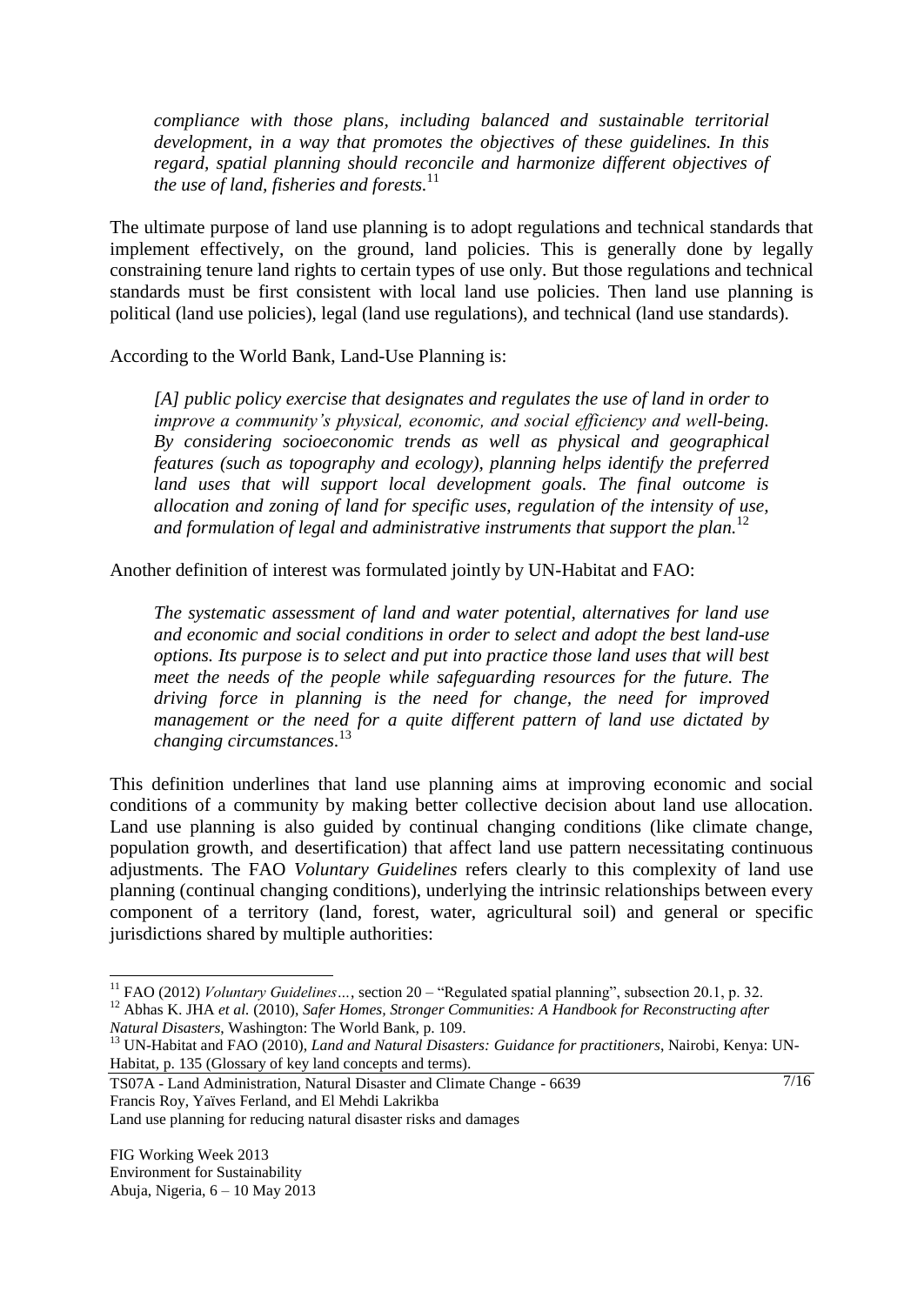*States should ensure that regulated spatial planning is conducted in a manner that recognizes the interconnected relationships between land, fisheries and forests and their uses. States should strive towards reconciling and prioritizing public, community and private interests and accommodate the requirements for various uses, such as rural, agricultural, nomadic, urban and environmental. Spatial planning should consider all tenure rights, including overlapping and periodic rights. Appropriate risk assessments for spatial planning should be required. National, regional and local spatial plans should be coordinated.*<sup>14</sup>

## **4.1 Coordination**

Because it is comprehensive in nature, land use planning raises important issues of coordination between the different authorities sharing inclusive or exclusive jurisdictions over a delimited territory. In a context of natural disaster emergency, poor coordination between authorities could increase its magnitude and severeness. For example, the organization of emergency operations after the 2007 earthquake affecting Pisco, Peru, was delayed because it was not clear which authorities had the jurisdiction (and the relevant field information) to control those operations. Certainly one of the most important challenges of land use planning is to coordinate those institutions and DRM actors, representing specific interests and agendas, and controlling resources of different nature.

As stated by FAO *Voluntary Guidelines*, land use planning is about coordination. It is highly desirable that ways of inter-institutional collaboration and logical responsibility sharing processes be managed between different government entities, and different levels of authority (national, regional, local). But in most developing countries, land use planning department operates in a different ministry than those responsible for DRM and there is little active coordination [among them due to mandates, orientations, and budgets. Even in normal business, there is often competition, or mutual ignorance, with respect to] different land allocations: transport, environment, agriculture, [residential, commercial, military, parks…]) and little concordance in time for land development priorities and infrastructures.

## **4.2 State Responsibility**

Land use planning is a State [public] responsibility, because its fundamental nature is to promote an equitable, acceptable and sustainable land allocation and development. It aims to describe a desirable future (for example, the city in which the population wants to live in 20 years), and to identify the actions and resources needed to realize it. Land use planning is to be foreseen as a strategic planning approach, where zoning regulations, technical and human resources, budgets, schedules, are programmed to build that desirable future over a long period of time. Many kinds of interest are then at stake, at different political level (national, regional, local). Political decision is then concerned by identifying if a specific land use is desirable or not in a specific area. The decision can either justified by the fact that this land

8/16

TS07A - Land Administration, Natural Disaster and Climate Change - 6639 Francis Roy, Yaïves Ferland, and El Mehdi Lakrikba

Land use planning for reducing natural disaster risks and damages

 $\overline{a}$ <sup>14</sup> FAO (2012), *Voluntary Guidelines ...*, section 20 – "Regulated spatial planning", subsection 20.3, p. 32.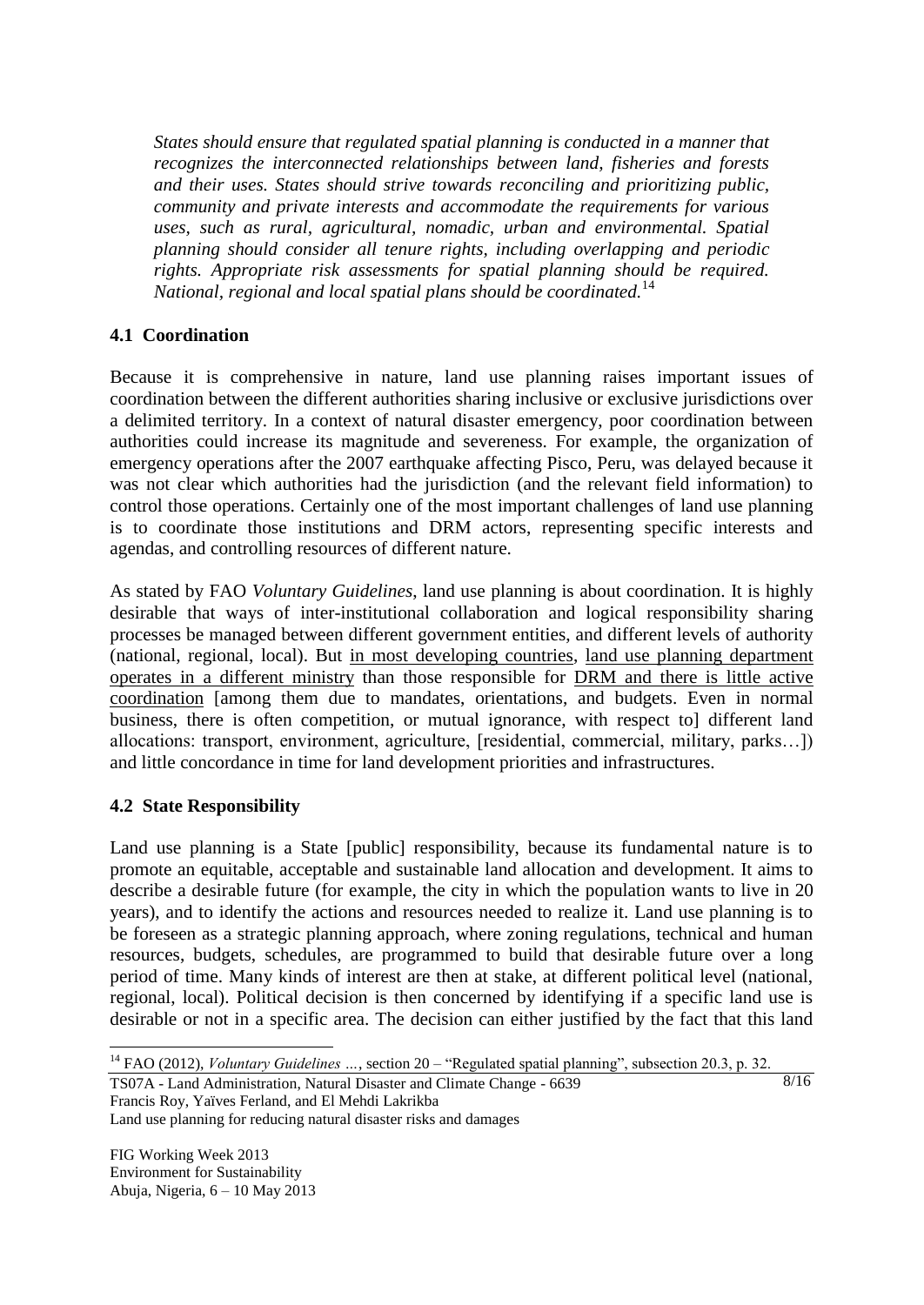use is not desirable (because generating too many negative impacts on the neighborhood – an industry in a residential zone) or the area is characterized by potential hazards limiting its use.

## **4.3 Risk Assessment**

It must be pointed out that land use planning is not just a process for expressing some personal preferences about land use spatial location and land development pattern; it is also about assessing risk, constraint, and contingency of certain zones or locations, and restricting uses and intensities for risk reduction. Subsection 20.3 of the FAO *Voluntary Guidelines* expresses clearly this concern<sup>15</sup>. For example, in an unstable soil area (risk of landslide), building could be limited to a maximum of one story, and industrial uses could be forbidden. Inexistent or poor land-use planning could lead to dramatic situation where human settlements and buildings are authorized in areas not suited for that type of use or characterized by important location hazards, putting their inhabitants at risk.

Inexistent or poor building standards can lead to situation where human settlements vulnerability are increased. For example, the erections of tall buildings in a seismic unstable area, rather than one-story residential units, can higher potential hazard and casualties (in the eventuality of buildings collapse). Enforcement of coercive building standards, adapted to risk-prone, will reduce vulnerability and accelerate recovery. But one must remember that risk cannot be reduced to nothing nor eliminated; there always be a risk of natural disaster, even tough everything « reasonable » has been done by the authority. It is impossible to totally eliminate a natural risk (Oudot, 2005). Then a disaster-prone area will always be exposed to a certain degree of risk. Even with the most detailed master plan, implemented with an exhaustive land use regulations, damages (and lost of human life) resulting from earthquake, tornado, hurricane, flood cannot be reduced to nothing. Population living disaster-prone area is generally aware of this basic fact. To foster their resilience, they should be involved in the preparation of different types of emergency scenario, by participating to land use planning public consultation.

## **5. LAND USE PLANNING AS A COMPONENT OF LAND TENURE**

According to Dale and McLaughlin (1999), land use planning is one of the three main components of land tenure administration, together with land tenure (real property or possession rights) and land valuation (mainly for taxation and conveyancing). Land use planning is related to the exercise of land rights, mainly the *usus* (usages of and activities on a possessed parcel-lot), more rarely the *fructus* (benefits/gains/revenues) or the *abusus* (to dispose, mortgage, subdivide, or sell the estate), as these terms referred to in civil  $law^{16}$ . From a planned perspective, LUP establishes legally what could be politically and rationally preferred for a piece of land and what is forbidden or restricted (in a vulnerable area for example). LUP aims either at harmonizing if possible, or segregating between different competing land uses, in accordance with national, regional, and local land policies.

Land use planning for reducing natural disaster risks and damages

<sup>15</sup> FAO (2012), *Voluntary Guidelines …*, section 20 – "Regulated spatial planning", subsection 20.3, p. 32. <sup>16</sup> This is in accordance with subsection 20.1 of the FAO *Voluntary Guidelines*.

TS07A - Land Administration, Natural Disaster and Climate Change - 6639 Francis Roy, Yaïves Ferland, and El Mehdi Lakrikba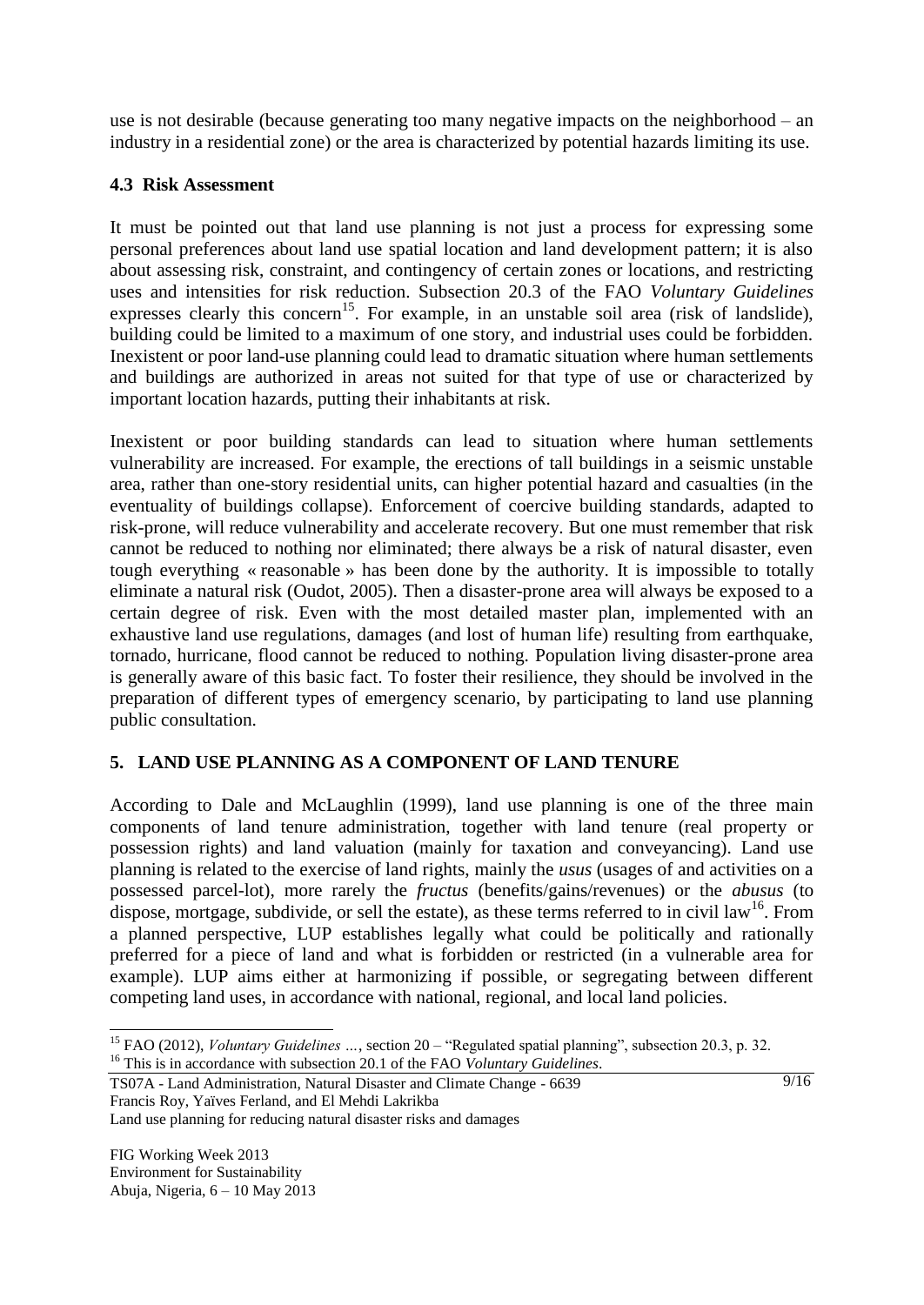The links between LUP and land tenures may be described in many manners. As legal forms of tenure are deeply embedded in culture and socio-economic structure of a nation, developed and defined by practice since centuries, they are stable and considered in the long term. In the present post-colonial epoch, many emergent societies experience new forms of tenure and property introduced by some imperial power, along with the former customary ones<sup>17</sup>. In any case, forms of land tenure cannot be too many within the same country, from sovereign public domain and individual private full-property to commons, condominium, cooperative, tribal homeland, and a bunch of dismembered rights (tenancy, metayage, lease, emphyteosis, etc.).

## **5.1 Land Use and Land Value**

Regulated spatial planning affects tenure rights by legally constraining (or guiding) their future use, then influences the value (by preservation, depreciation, expropriation) of similar land properties located in the same vicinity, and consequently the potential incomes obtained from exploitation and capital gains while selling the property. Land value being greatly affected by possible future uses and development potential of a property, changing land use regulations can exert a great influence on land asset: whether a piece of land value goes up because of its legally created development potential or it looses value due to important use restrictions. Nevertheless, an unplanned increase in property value can lead to the exclusion of the poorest segment of the population (by a too drastic rent increase for example)<sup>18</sup>. Without appropriate pro-poor land policy, a pro-development land use planning could generate perverse effects and dramatic social impacts.

## **5.2 Land Use and Land Right**

LUP and land right must be coordinated within a land tenure policy, in order not to create unnecessary (and otherwise avoidable) conflicts or, worse, to increase land risk vulnerability. For example, the land tenure authority should take into account the LUP legal restrictions over an identified flood-prone area and not grant any right of use or full property over land located therein. Legal access to land (by land tenure grant of right) should be banned within risky areas.

## **6. ZONING THE RISK OF NATURAL DISASTER**

Zoning is a technique that was developed in the  $20<sup>th</sup>$  century in order to apply with effectiveness on the ground the land use policy adopted within master plans. Zoning refers to

 $\frac{10}{16}$ 

<sup>17</sup> On this topic, refer to subsection 25.3 of the FAO *Voluntary Guidelines*: « *In order that tenure problems do not lead to conflicts, all parties should take steps to resolve such problems through peaceful means. States should revise relevant policies and laws to eliminate discrimination and other factors that can be a cause of conflicts. Where appropriate, States may consider using customary and other local mechanisms that provide fair, reliable, gender-sensitive, accessible and non-discriminatory ways of promptly resolving disputes over tenure rights to land, fisheries and forests.* »

<sup>&</sup>lt;sup>18</sup> UN-Habitat and FAO (2010), Land and Natural Disasters: Guidance for Practitioners, Nairobi, Kenya: United Nations Settlements Programme, p. 100.

TS07A - Land Administration, Natural Disaster and Climate Change - 6639 Francis Roy, Yaïves Ferland, and El Mehdi Lakrikba

Land use planning for reducing natural disaster risks and damages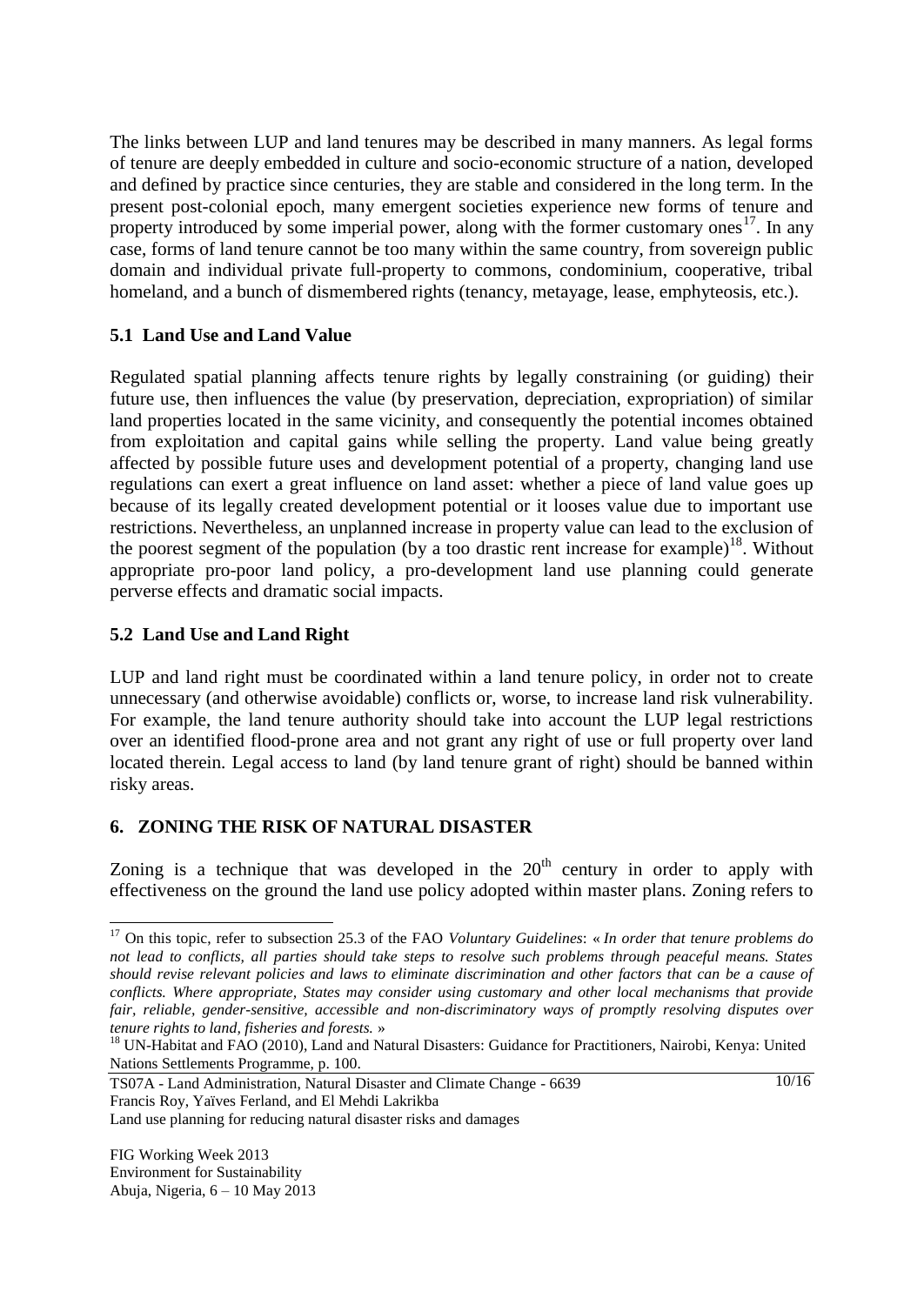dividing a delimited territory (for example a city or a community) into zones, and to affect or indicate the uses and constructions that would be permitted (or prohibited) in each one. It aims at reducing potential conflicts between different types of uses (e.g. residential and industrial uses). Zoning holds two components: a zoning map showing the division of functional areas (zones) and a set of regulations and standards enforcing legal constraints to each zones shown on the zoning map. Zoning is an instrument of spatial discrimination. By using zoning, a community should aim to provide sufficient space to different types of general uses (residential, commercial, industrial, recreational, conservational), and to prohibit other types of specific uses in certain sensible locations (mines, airport, nuclear plant, dumps). Then zoning can be easily used for disaster risk reduction, by prohibiting certain uses and constructions within zones identified as risky (flooding, landslides, erosion, tsunami).

Zoning must be considered as a method to translate the concept of vulnerability in terms of spatial location (which could correspond to zoning vulnerability and hazards. Also, by making a judicious use of zoning, a community can reduce its vulnerability, on important issues as deforestation, ground waterproofing, anarchic urbanization, watercourse deviation, and overweighted construction on potential landslide area. Legally, zoning enforces restrictions to land property right use. Zoning is not to be associated with expropriation: it does not result in a state takeover of a private land property. The later remains into the hand of the private owner. But this owner, like its neighbors, is legally obliged to respect restrictions and regulations related to land use. It might be a prohibition to do something (like to construct a residence in a flooding zone) or an obligation to act in a certain way (like to relocate in a new site after a certain period of time).

## **6.1 Using the Cadastre as a Geospatial Basis for Zoning Map**

By integrating the cadastre, the zoning map and flood zones in the same geographical information system (GIS), it becomes easy for local officials to identify every parcel affected by the flood zone, and the corresponding landowner. With a comprehensive land tenure information system (that include land use planning and land valuation), local authority have the right instrument to implement the legal prescriptions related to land use restrictions in disaster-prone areas, and to monitor the due respect of those restrictions (mainly prohibitions and restrictions affecting land use). Zoning restrictions related to vulnerable and risky areas (as flood zones) might be enforced at least in three different ways: by restricting the use of land rights with coercive public regulations; by expressing in land titles provisions creating a private obligation to respect land use restrictions; by keeping into the public domain of the State those piece of land identified as vulnerable and risky.

Zoning efficiency relies strongly on land information provision. Knowledge about land physical features: geography and topography, soil, natural resources, infrastructures and networks, roads, … It also needs a good provision of cadastral information that describes for each piece of land its proper characteristics (area, boundaries, type of right associated with the land parcel) and identifies the owner (name, legal title, address). Practical land use planning is closely related to and depends on thorough land tenure information systems. Cadastre shows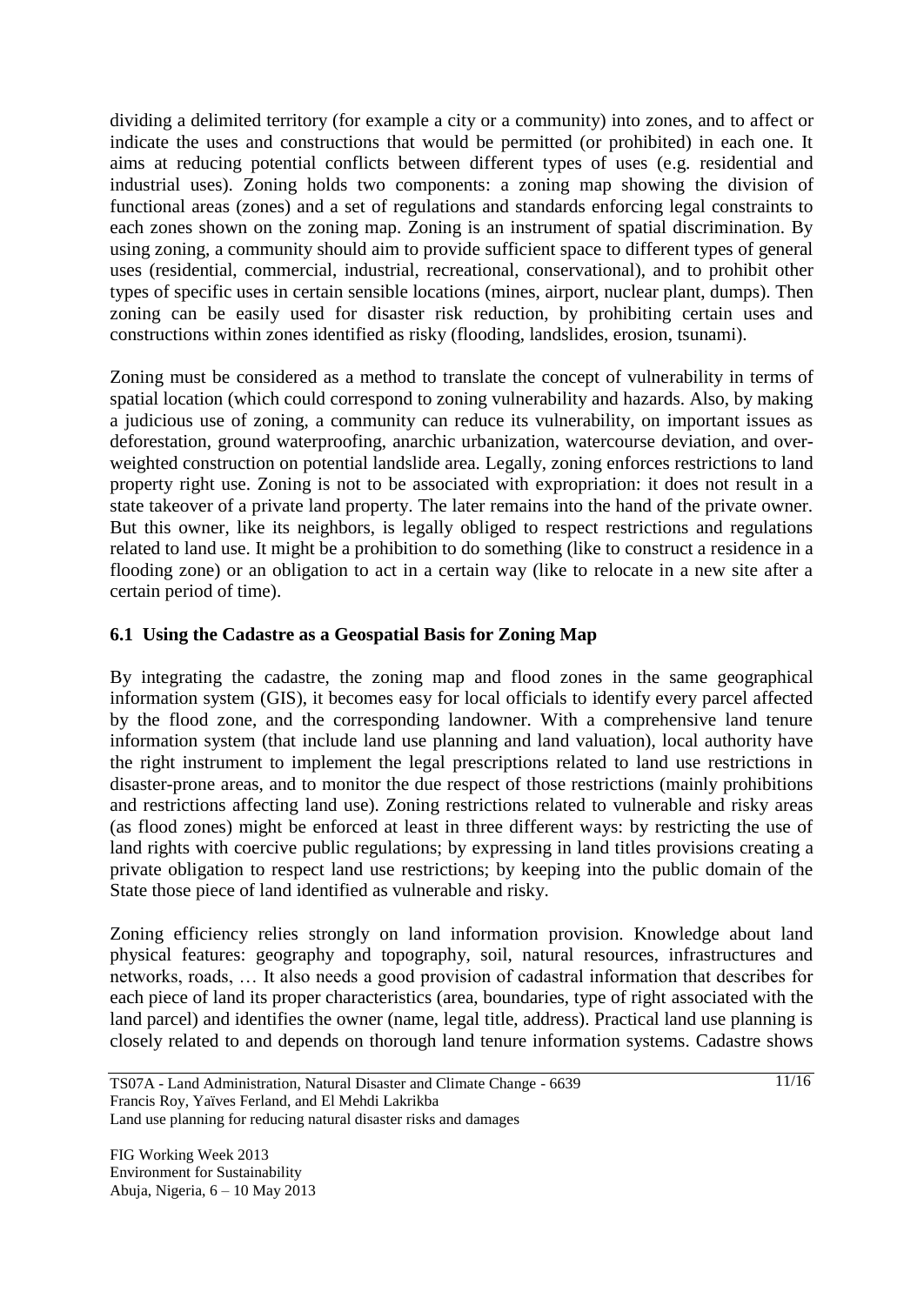graphically all land division of an area, and provides specific information for every parcel (or cadastral lot). It links land use planning regulations to land tenure into a good land governance system. On a zoning map, risk assessment is illustrated with its spatial extension. Risky zone are then associated with restrictive set of regulations, standards, and norms (concerning land use, land division, and building).

Zoning leads to enforcement of Building Codes of Standards. Every type of building must be erected compliantly with specific standards, adopted to assure the solidity of building, their resistance to natural disasters, and consequently the security of people. Unfortunately, many houses in vulnerable developing countries are not cyclone, earthquake nor flood resistant. This situation creates complex issues because, when destroyed, a low quality house can be easily and quickly be rebuilt at a low cost by using local materials. However, most areas would benefit from stronger building codes.

In many developed countries, land use planning relies on strong public institutions, ranging from national, regional and local levels. Risk management is integrated within the planning process and results in defining and zoning on the ground the nature and level of risks. In some jurisdictions, conformity between national, regional and local is compulsory, meaning that a national land use planning issues must be firstly clarified at the regional level (by locating and delimiting more precisely on the ground a risky zone) and secondly translated into local legal standards which exert a coercive control on land use.

Many case studies show that poorly planned land development increases the risk of disaster, especially in certain disaster-prone areas as coastal zones. Urbanization, chaotic population growth and soil waterproofing contribute to increase disaster risks and human and physical damage magnitude.

## **7. LAND USE PLANNING AND PUBLIC PARTICIPATION**

FAO *Voluntary Guidelines* makes public participation an important element of LUP. According to subsection 20.2, "*States should develop through consultation and participation, and publicize, gender-sensitive policies and laws on regulated spatial planning*." Public consultation and participation is identified as one out of ten principles of implementation of responsible governance of tenure of land, fisheries and forests. It is defined as:

*Engaging with and seeking the support of those who, having legitimate tenure rights, could be affected by decisions, prior to decisions being taken, and responding to their contributions; taking into consideration existing power imbalances between different parties and ensuring active, free, effective, meaningful and informed participation of individuals and groups in associated decision-making processes*. 19

TS07A - Land Administration, Natural Disaster and Climate Change - 6639 Francis Roy, Yaïves Ferland, and El Mehdi Lakrikba

Land use planning for reducing natural disaster risks and damages

 $12/16$ 

 $\overline{a}$ <sup>19</sup> FAO (2012), *Voluntary Guidelines* ..., section 3 – "Principles of implementation", p. 5.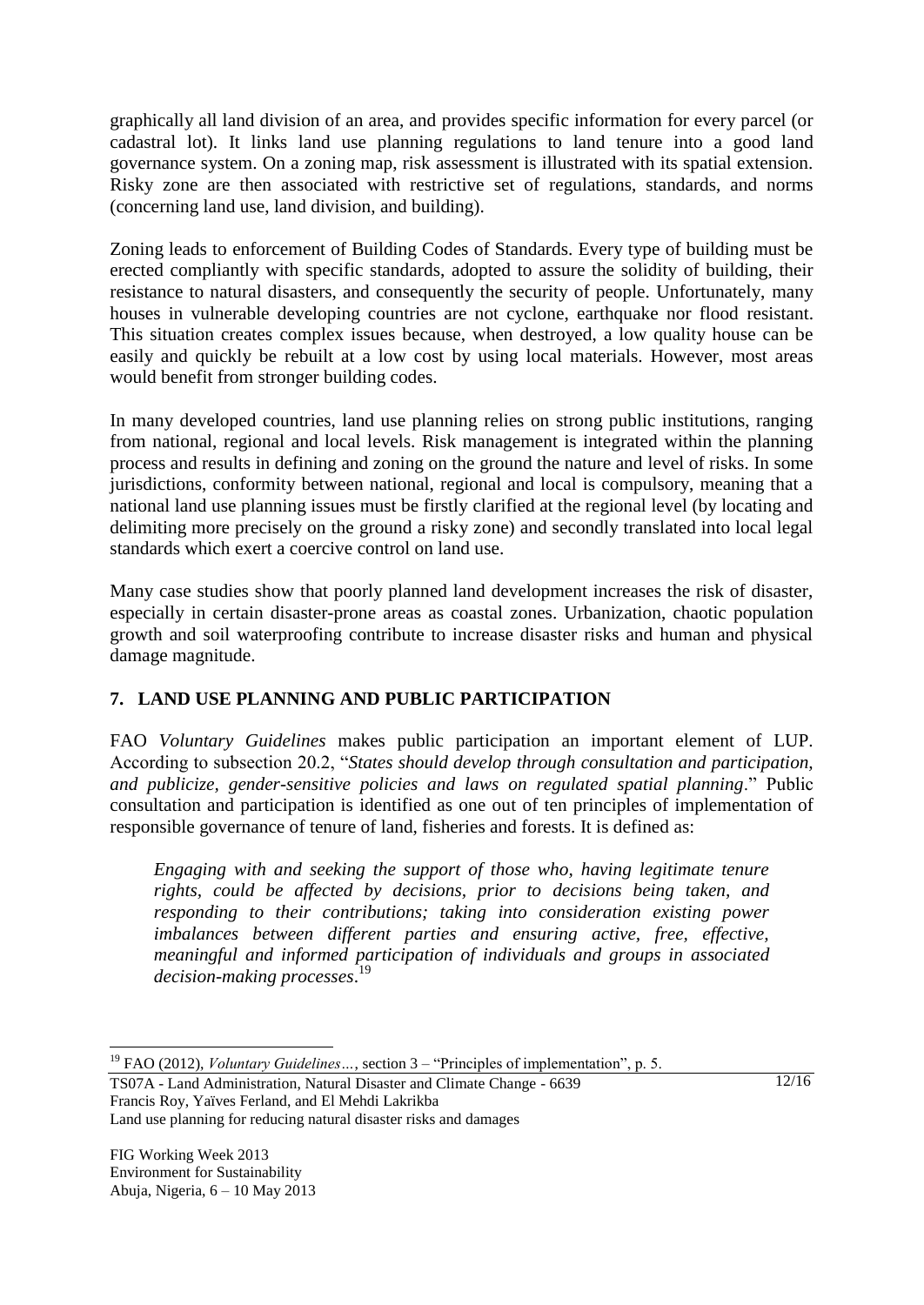Legitimacy, social acceptance of DRR programming, like relocation and resettlement plans. Public consultation (and we should use public participation where the population is an active part of the decision-making process and implementation scenarios) should be done before a natural disaster hit a community. Public participation gives way to preparedness toward natural disasters. Again, the example of Superstorm Sandy hitting the United-States East Coast in October 2012 could be presented as an example of this point of view: many people living in affected areas knew what to do, where to evacuate, how to behave, who to contact, and so on. Their preparedness was achieved by pre-disaster information dissemination (and possibly assisting local public assembly, and interacting on social network).

The efficiency of preparedness, emergency, and resettlement strategies and actions depend highly on public participation, democratisation of preventive actions, information dissemination, and social acceptability. This provides a great opportunity for disaster risk management. DRM is often conducted quickly under pressure and adequate public consultation is difficult. By contrast if decisions on resettlement based on hazard-risk are made before a disaster using comprehensive LUP consultation processes, this is much more transparent and more likely to protect the most vulnerable people. Further, it increases social acceptability of complex decision-making relying on rational and expert knowledge related to risk assessment, vulnerability reduction, and community resilience; it also strengthen individual capacities to react safely and positively in a situation of emergency.

Then DRM is not only into the hands of experts and elected officials; it becomes a community issues, concerning every individual. The public input should be reflected in final land use planning decisions, in master plans and in zoning maps. This principle is expressed namely by the FAO *Voluntary Guidelines*, subsection 20.4:

*States should ensure that there is wide public participation in the development of planning proposals and the review of draft spatial plans to ensure that priorities and interests of communities, including indigenous peoples and food-producing communities, are reflected. Where necessary, communities should be provided with support during the planning process. Implementing agencies should disclose how public input from participation was reflected in the final spatial plans. States should endeavor to prevent corruption by establishing safeguards against improper use of spatial planning powers, particularly regarding changes to regulated use. Implementing agencies should report on results of compliance monitoring.*

Because solutions applied in an emergency situation have been discussed, debated, and accepted by a majority of persons before a natural disaster happens, public consultation and participation is expected to increase the social acceptability and compliance with recovery, relocation, and resettlement initiated by public authorities.

TS07A - Land Administration, Natural Disaster and Climate Change - 6639 Francis Roy, Yaïves Ferland, and El Mehdi Lakrikba Land use planning for reducing natural disaster risks and damages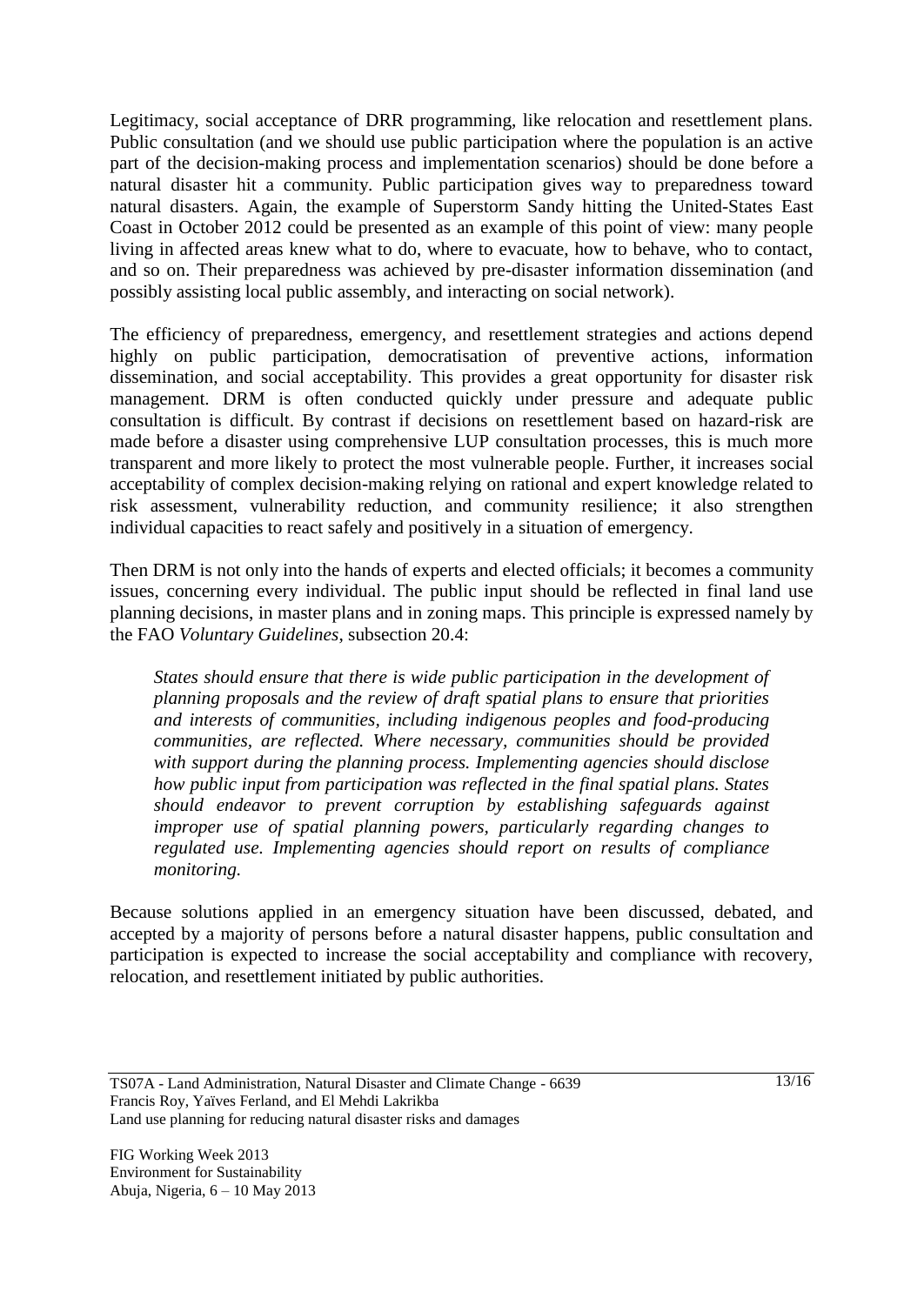#### **8. CONCLUSION**

Successful land use planning highly relies on strong institutions and good land governance. The implementation of participative planning decisions and legal land use restrictions is the key factor of success. Collaborative and responsive planning is by far preferable than authoritative planning. The main objective is not to draft nice technocratic plans, but to influence the behavior of people when settling themselves on the ground and reacting to a natural disaster situation. It is essential to strengthen local capacities in land use planning, and its related practices: mapping, local knowledge production, public participation, decision making, monitoring, dispute resolution of competing uses over land … Going through the process of participative planning, local population gains a more global knowledge of their community, its development potentials and limitations, its land issues, and its vulnerability to natural disasters. By using an open decision-making process, LUP has a direct positive influence on local population, to adopt a sustainable behavior towards their land, their neighbors and their community.

As a political process, LUP currently faces disputes over land and spatial location. Mediation, negotiation, and collaboration should be paramount and preferred to any legal conflict resolution process. For example, public participation aims at resolving disputes, conflicts and oppositions, by balancing, segregating and rationalizing between conflicting types of arguments. LUP proposes a quite simple process of dispute resolution over conflicting land use (whether these uses are competing for the same area, or neighboring parcels affect negatively each other with nuisances). Ideally, the individuals themselves resolve these conflicts; if not, States may enforce an authoritative process held by an administrative body of a court of law (or a judicial tribunal).

At last, it appears clearly that natural disaster management has more to do with people than with land. Land use planning should be applied in order to make people more responsive to natural disaster issues, and more compliant to react orderly according to emergency plans for evacuation, relocation, and resettlement if appropriate. The final message is than that land use planning might be very procedural and technocratic, depending on expert knowledge for risk assessment and mapping. But land use planning is, by its local political nature, fundamentally a social empowerment approach and process based on: public participation, community-based disaster risk management, emergency and resettlement plans design.

#### **REFERENCES**

- Abhas K. JHA *et al.* (2010), *Safer Homes, Stronger Communities: A Handbook for Reconstructing after Natural Disasters*, Washington: The World Bank.
- FAO (2011), *Resilient Livelihoods: Disaster Risk Reduction for Food and Nutrition Security Framework Programme*, Rome: FAO, xi + 87 p.
- FAO (2012), *Voluntary Guidelines on the Responsible Governance of Tenure of Land,*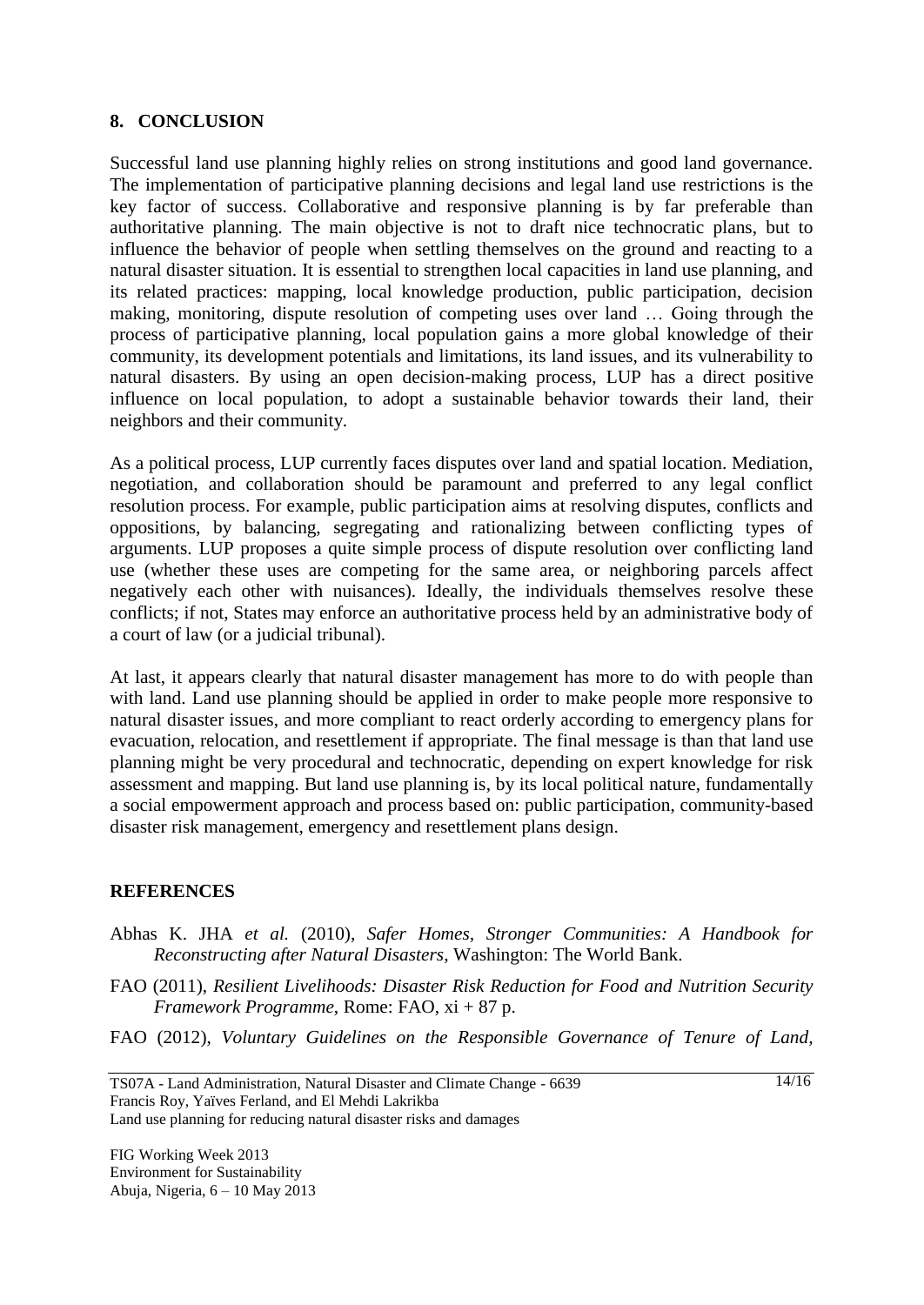*Fisheries and Forests in the Context of National Food Security*, Rome, vi + 40 p.

- FAO, UN-HABITAT, IASC Early Recovery Cluster, Global Tools Network (2010), *On Solid Ground*, Rome: FAO (Re-printing, January 2011)
- FAO, UN-HABITAT, IASC Early Recovery Cluster, Global Tools Network (2011), *Land Tenure and Natural Disasters. Assessing Land Tenure in Countries Prone to Natural Disasters*, Rome: FAO, Rome.
- OUDOT, Pascal (2005), *Le risque de développement : Contribution au maintien du droit à la réparation*, Dijon : Éditions universitaires de Dijon, 358 p.
- ORIOL, Michèle (2010), *La situation foncière en Haïti après le tremblement de terre du 12 janvier 2010*, Rapport de mission, ARD, 12 p.
- MITCHELL, David (2011), *Assessing and Responding to Land Tenure Issues in Disaster Risk Management*, Land Tenure Manuals 3, Rome: FAO, xii + 103 p.
- POHL, Christian, Stephan RIST, Anne ZIMMERMANN, Patricia FRY, Ghana S. GURUNG, Flurina SCHNEIDER, Chinwe Ifejika SPERANZA, Boniface KITEME, Sébastian BOILLAT, Elvira SERRANO, Gertrude HIRSCH HADORN and Urs WIESMANN (2010), "Researchers' roles in knowledge co-production: experience from sustainability research in Kenya, Switzerland, Bolivia and Nepal", *Science and Public Policy*, vol. 37(4), pp. 267-281.
- TALWAR, Sonia, Arnim WIEK and John ROBINSON (2011), "User engagement in sustainability research", *Science and Public Policy*, vol. 38(5), pp. 379-390.
- THWAITES, Kevin, Sergio PORTA, Ombretta ROMICE and Mark GREAVES (editors) (2007), *Urban Sustainability through Environmental Design : Approaches to timepeople-place responsive urban spaces*, New York : Routledge, xv + 168 p.
- UN-Habitat and FAO (2010), *Land and Natural Disasters: Guidance for practitioners*, Nairobi, Kenya: United Nations Settlements Programme.
- United Nations, Economic and Social Council, Economic Commission for Europe (1998), *Social and Economic Benefits of Good Land Administration*, HBP/1998/8.

#### **BIOGRAPHICAL NOTES**

**Francis Roy** is professor at the Department of Geomatics Sciences at Université Laval (Quebec, Canada) since September 2003; he is also the program's director of the bachelor degree in geomatics sciences since 2007. He teaches and leads research in the fields of cadastral systems, land administration, law of land property, and land use planning. His research projects focus on land and cadastral reforms, with a particular interest for Latin American countries, as well as for problems of conflicting integration of the private right of land property with public laws of land use planning. After receiving a bachelor's degree of Geomatics (Université Laval, 1990), he succeeded in realising graduate studies in land use planning and regional development for a master's degree (Université Laval, 1992) and a Ph.D. (University of Montreal, 1999). He was hired as a research professional in forestry in

Land use planning for reducing natural disaster risks and damages

FIG Working Week 2013 Environment for Sustainability Abuja, Nigeria, 6 – 10 May 2013